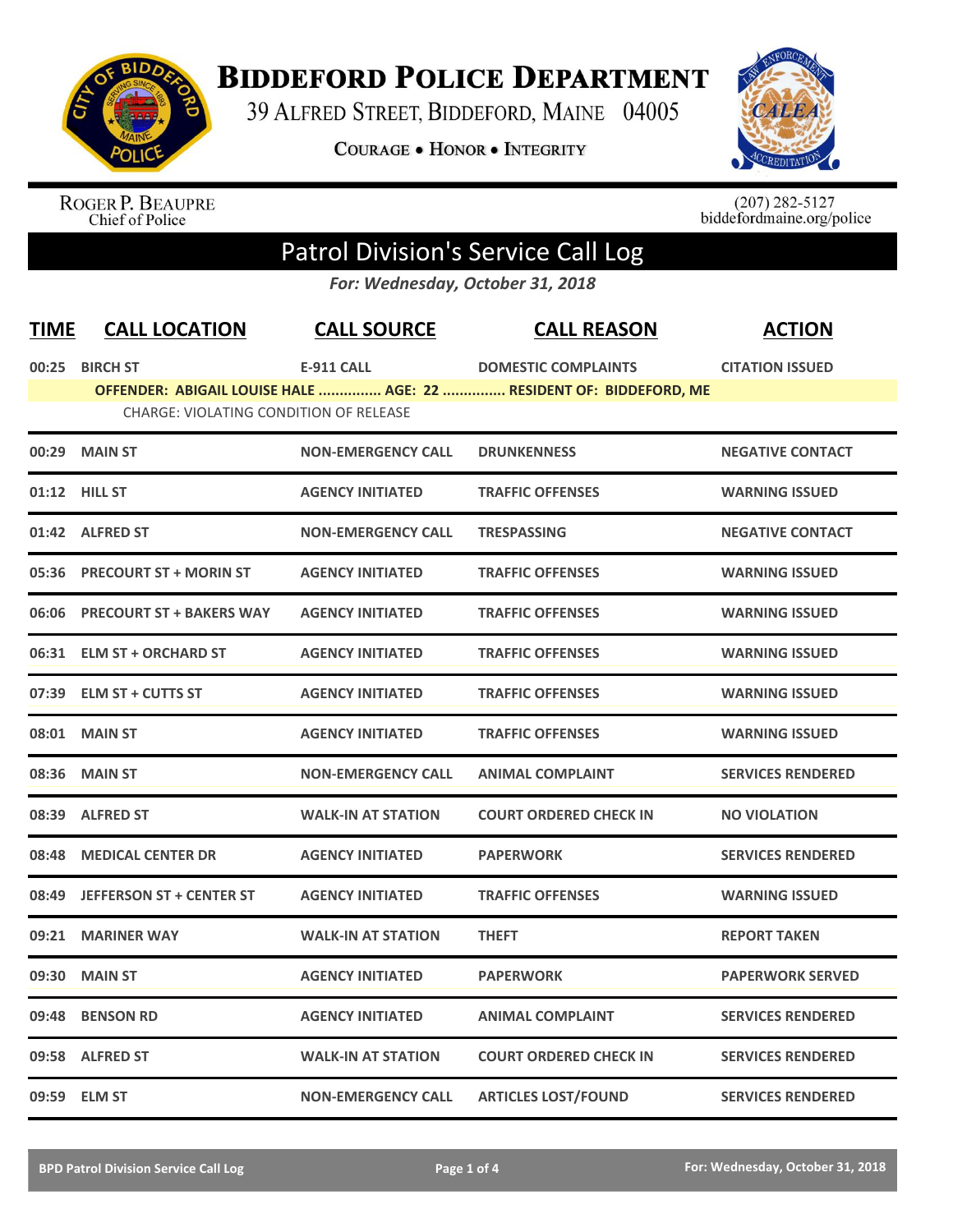| <b>TIME</b> | <b>CALL LOCATION</b>                             | <b>CALL SOURCE</b>        | <b>CALL REASON</b>                                                                 | <b>ACTION</b>               |
|-------------|--------------------------------------------------|---------------------------|------------------------------------------------------------------------------------|-----------------------------|
|             | 10:04 OLD POOL RD                                | <b>E-911 CALL</b>         | 911 MISUSE                                                                         | <b>WARNING ISSUED</b>       |
|             | 10:08 MIDDLE ST                                  | <b>AGENCY INITIATED</b>   | <b>PAPERWORK</b>                                                                   | <b>PAPERWORK SERVED</b>     |
|             | 10:13 OCEAN VIEW DR                              | <b>AGENCY INITIATED</b>   | <b>ANIMAL COMPLAINT</b>                                                            | <b>SERVICES RENDERED</b>    |
|             | 10:25 FALL ST                                    | <b>AGENCY INITIATED</b>   | <b>PAPERWORK</b>                                                                   | <b>PAPERWORK NOT SERVED</b> |
|             | 10:32 ELM ST                                     | <b>AGENCY INITIATED</b>   | <b>TRAFFIC OFFENSES</b>                                                            | <b>WARNING ISSUED</b>       |
|             | 10:41 ELM ST                                     | <b>AGENCY INITIATED</b>   | <b>TRAFFIC OFFENSES</b>                                                            | <b>WARNING ISSUED</b>       |
|             | 10:47 SOUTH ST                                   | <b>WALK-IN AT STATION</b> | <b>HARASSMENT</b>                                                                  | <b>REPORT TAKEN</b>         |
|             | 10:54 ALFRED ST                                  | <b>WALK-IN AT STATION</b> | <b>COURT ORDERED CHECK IN</b>                                                      | <b>NO VIOLATION</b>         |
|             | 11:05 ELM ST                                     | <b>AGENCY INITIATED</b>   | <b>TRAFFIC OFFENSES</b>                                                            | <b>WARNING ISSUED</b>       |
|             | 11:13 ELM ST                                     | <b>AGENCY INITIATED</b>   | <b>ANIMAL COMPLAINT</b>                                                            | <b>NEGATIVE CONTACT</b>     |
|             | 11:45 LAMOTHE AVE                                | <b>AGENCY INITIATED</b>   | <b>PAPERWORK</b>                                                                   | <b>PAPERWORK NOT SERVED</b> |
| 11:47       | <b>MAIN ST + HILL ST</b>                         | <b>WALK-IN AT STATION</b> | <b>ARTICLES LOST/FOUND</b>                                                         | <b>SERVICES RENDERED</b>    |
|             | 12:08 ALFRED ST                                  | <b>WALK-IN AT STATION</b> | <b>COURT ORDERED CHECK IN</b>                                                      | <b>NO VIOLATION</b>         |
|             | 12:24 ALFRED ST                                  | <b>WALK-IN AT STATION</b> | <b>COURT ORDERED CHECK IN</b>                                                      | <b>NO VIOLATION</b>         |
| 12:29       | <b>GRAHAM ST</b>                                 | <b>NON-EMERGENCY CALL</b> | <b>PAPERWORK</b>                                                                   | <b>SERVICES RENDERED</b>    |
|             | 12:45 ALFRED ST<br><b>CHARGE: WARRANT ARREST</b> | <b>WALK-IN AT STATION</b> | <b>WARRANT ARREST</b><br>OFFENDER: SHAWN M ANDREWS  AGE: 28  RESIDENT OF: SACO, ME | <b>ARREST(S) MADE</b>       |
|             | 13:27 SOUTH ST                                   | <b>NON-EMERGENCY CALL</b> | <b>CHECK WELFARE</b>                                                               | <b>REPORT TAKEN</b>         |
|             | 13:32 ALFRED ST                                  | <b>WALK-IN AT STATION</b> | <b>COURT ORDERED CHECK IN</b>                                                      | <b>NO VIOLATION</b>         |
|             | 14:02 ALFRED ST                                  | <b>E-911 CALL</b>         | 911 MISUSE                                                                         | <b>NO ACTION REQUIRED</b>   |
|             | 14:03 ELM ST                                     | <b>AGENCY INITIATED</b>   | <b>ANIMAL COMPLAINT</b>                                                            | <b>SERVICES RENDERED</b>    |
|             | <b>14:28 MAIN ST</b>                             | <b>AGENCY INITIATED</b>   | <b>ANIMAL COMPLAINT</b>                                                            | <b>NO VIOLATION</b>         |
|             | 14:50 ANDREWS RD                                 | <b>E-911 CALL</b>         | 911 MISUSE                                                                         | <b>SERVICES RENDERED</b>    |
|             | 14:51 HILL ST + WEST ST                          | <b>NON-EMERGENCY CALL</b> | <b>SCHOOL ZONE LIGHTS OUT</b>                                                      | <b>SERVICES RENDERED</b>    |
|             | 14:53 ALFRED ST                                  | <b>E-911 CALL</b>         | <b>SUSPICION</b>                                                                   | <b>SERVICES RENDERED</b>    |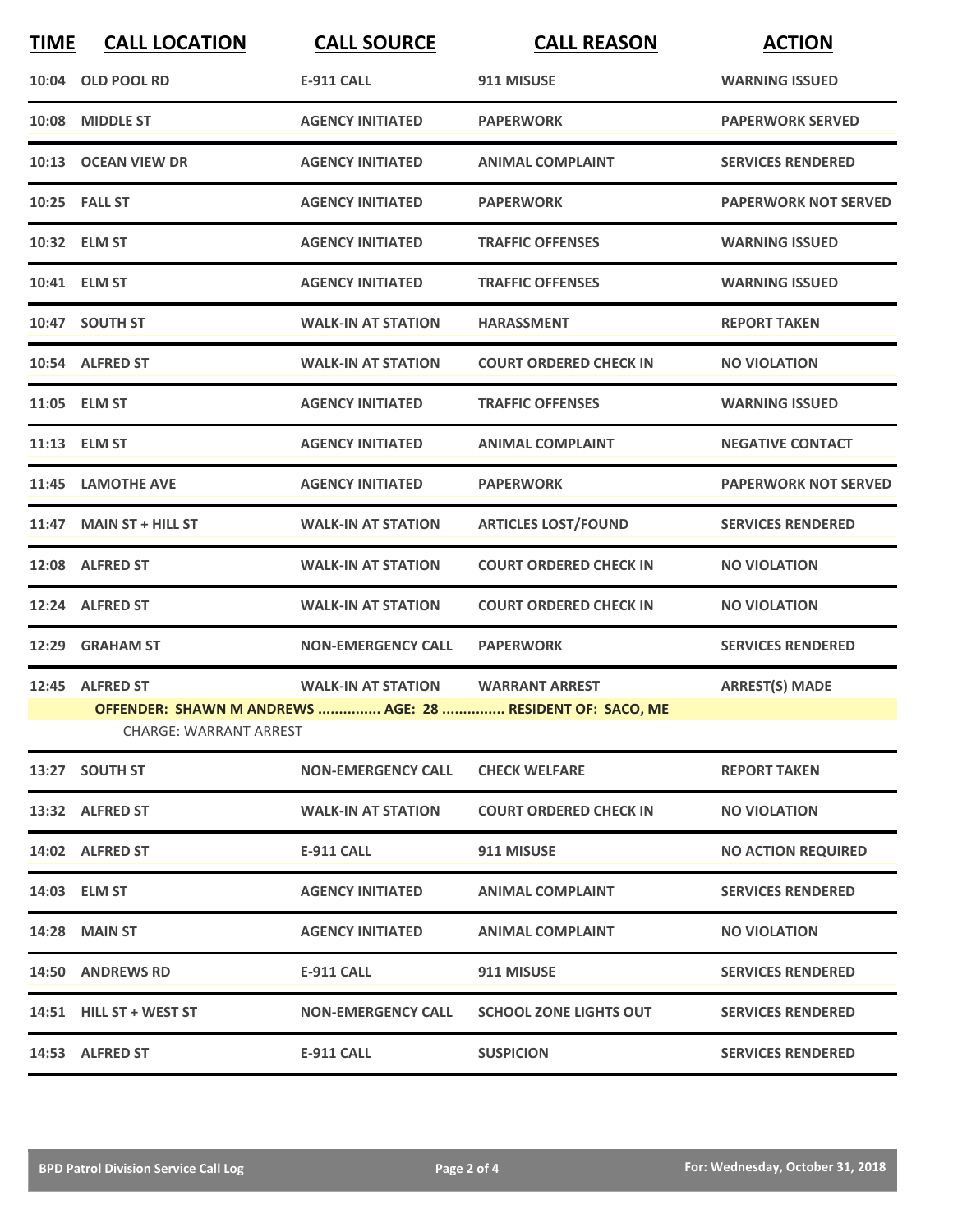## **TIME CALL LOCATION CALL SOURCE CALL REASON ACTION**

| 15:21 | <b>ALFRED ST</b> |  |
|-------|------------------|--|
|-------|------------------|--|

**15:21 ALFRED ST WALK-IN AT STATION PRISONER PROCESS** 

## **OFFENDER: RICHARD JAMES MATHIEU ............... AGE: 23 ............... RESIDENT OF: BIDDEFORD, ME**

CHARGE: CRIMINAL MISCHIEF

CHARGE: VIOLATING CONDITION OF RELEASE

|       | 15:24 MAIN ST                                                                                                                      | <b>NON-EMERGENCY CALL</b> | <b>SUSPICION</b>              | <b>SERVICES RENDERED</b>     |
|-------|------------------------------------------------------------------------------------------------------------------------------------|---------------------------|-------------------------------|------------------------------|
|       | 15:26 ALFRED ST                                                                                                                    | <b>AGENCY INITIATED</b>   | <b>TRAFFIC OFFENSES</b>       | <b>VSAC ISSUED</b>           |
|       | 15:29 POOL ST + DECARY RD                                                                                                          | <b>AGENCY INITIATED</b>   | <b>TRAFFIC OFFENSES</b>       | <b>WARNING ISSUED</b>        |
|       | 15:31 ALFRED ST                                                                                                                    | <b>WALK-IN AT STATION</b> | <b>SUSPICION</b>              | <b>SERVICES RENDERED</b>     |
|       | 15:40 POOL ST + MEETINGHOUSE RD                                                                                                    | <b>AGENCY INITIATED</b>   | <b>TRAFFIC OFFENSES</b>       | <b>WARNING ISSUED</b>        |
|       | 15:43 ALFRED ST                                                                                                                    | <b>WALK-IN AT STATION</b> | <b>COURT ORDERED CHECK IN</b> | <b>SERVICES RENDERED</b>     |
|       | 16:19 SHEVENELL CT                                                                                                                 | <b>NON-EMERGENCY CALL</b> | <b>SUSPICION</b>              | <b>SERVICES RENDERED</b>     |
|       | <b>16:49 MAIN ST</b>                                                                                                               | <b>NON-EMERGENCY CALL</b> | <b>SUSPICION</b>              | <b>NEGATIVE CONTACT</b>      |
|       | 16:56 MAIN ST + MAPLEWOOD AVE                                                                                                      | <b>NON-EMERGENCY CALL</b> | <b>JUVENILE OFFENSES</b>      | <b>NEGATIVE CONTACT</b>      |
|       | 17:08 ANDREWS RD                                                                                                                   | <b>E-911 CALL</b>         | 911 MISUSE                    | <b>NO ACTION REQUIRED</b>    |
|       | 17:10 MAY ST + BEACON AVE<br>OFFENDER: JUVENILE - P  AGE: 17  RESIDENT OF: WELLS, ME<br><b>CHARGE: FAILURE TO REGISTER VEHICLE</b> | <b>AGENCY INITIATED</b>   | <b>TRAFFIC OFFENSES</b>       | <b>CITATION ISSUED</b>       |
| 17:12 | <b>MAIN ST</b>                                                                                                                     | <b>NON-EMERGENCY CALL</b> | <b>DISTURBANCE / NOISE</b>    | <b>NEGATIVE CONTACT</b>      |
|       | 17:22 CLARK ST                                                                                                                     | <b>NON-EMERGENCY CALL</b> | <b>PAPERWORK</b>              | <b>SERVICES RENDERED</b>     |
|       | 18:03 SOUTH ST + MT PLEASANT ST                                                                                                    | <b>AGENCY INITIATED</b>   | <b>TRAFFIC OFFENSES</b>       | <b>WARNING ISSUED</b>        |
| 18:14 | <b>MAIN ST</b>                                                                                                                     | <b>NON-EMERGENCY CALL</b> | <b>WARRANT ARREST</b>         | <b>NEGATIVE CONTACT</b>      |
|       | 18:16 ELM ST                                                                                                                       | <b>AGENCY INITIATED</b>   | <b>TRAFFIC OFFENSES</b>       | <b>WARNING ISSUED</b>        |
|       | 18:35 MEDICAL CENTER DR                                                                                                            | <b>NON-EMERGENCY CALL</b> | <b>SUSPICION</b>              | <b>REPORT TAKEN</b>          |
|       | <b>18:35 THATCHER BROOK LN</b>                                                                                                     | <b>NON-EMERGENCY CALL</b> | <b>PARKING COMPLAINT</b>      | <b>SERVICES RENDERED</b>     |
|       | <b>18:45 THATCHER BROOK LN</b>                                                                                                     | <b>RADIO</b>              | <b>MISSING PERSON</b>         | <b>SERVICES RENDERED</b>     |
| 18:57 | <b>MAIN ST</b>                                                                                                                     | <b>E-911 CALL</b>         | <b>DISTURBANCE / NOISE</b>    | <b>TRANSPORT TO HOSPITAL</b> |
|       | 19:27 ALFRED ST + DENTAL AVE                                                                                                       | <b>AGENCY INITIATED</b>   | <b>TRAFFIC OFFENSES</b>       | <b>WARNING ISSUED</b>        |
|       | 19:49 ALFRED ST + PRECOURT ST                                                                                                      | <b>AGENCY INITIATED</b>   | <b>TRAFFIC OFFENSES</b>       | <b>WARNING ISSUED</b>        |
|       | 20:00 BARRA RD                                                                                                                     | <b>AGENCY INITIATED</b>   | <b>TRAFFIC OFFENSES</b>       | <b>WARNING ISSUED</b>        |